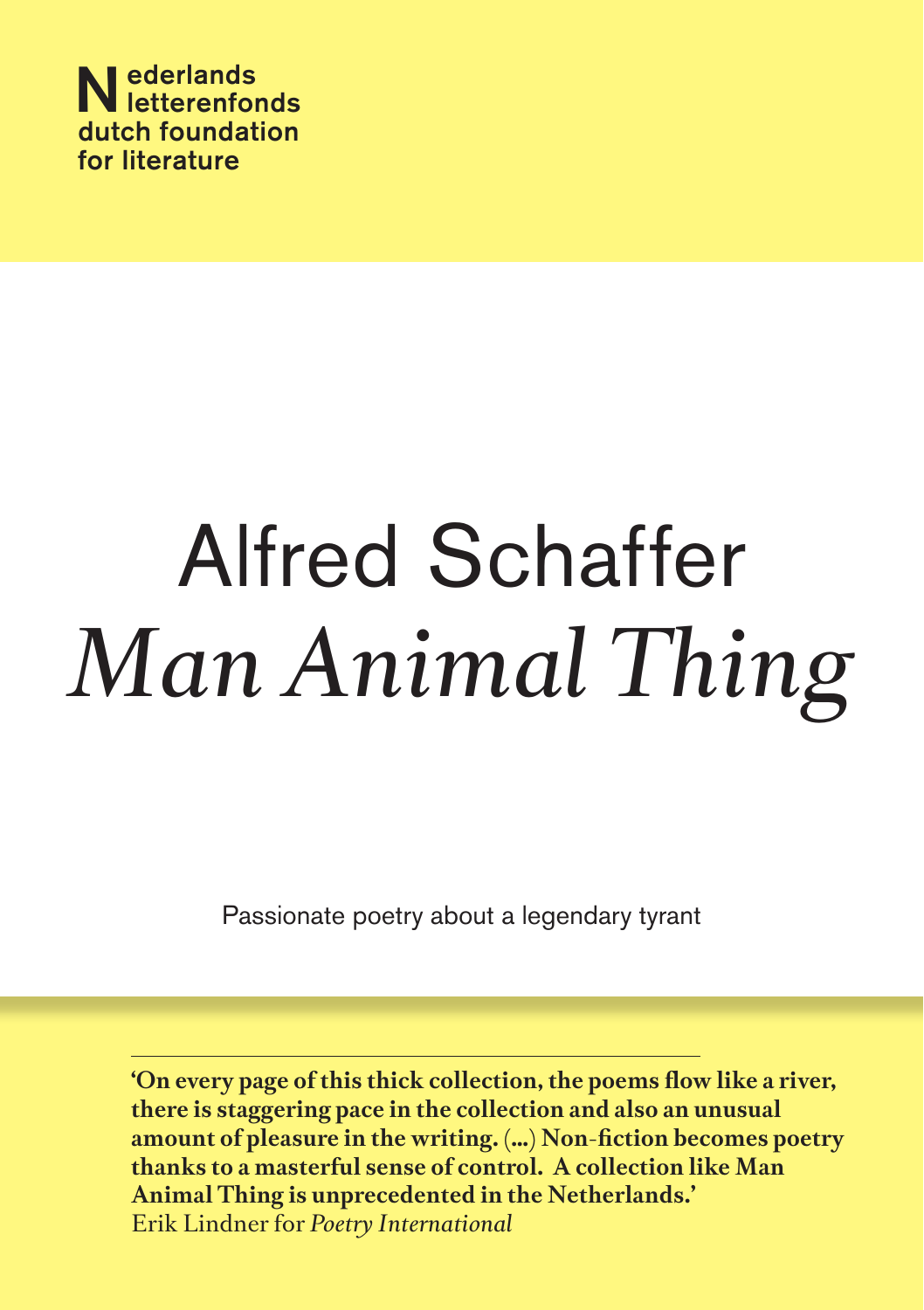In 2014, Alfred Schaffer's latest poetry collection, *Man Animal Thing* was published and met with instant acclaim. 'This book is a real happening in poetry … a masterpiece,' according to leading daily *NRC Handelsblad*. And another daily, *Trouw*, wrote: 'Schaffer shows what kind of animal things a man is capable of and how little human lives are sometimes worth. He does this with humour, with *schwung*, tenderly and thoughtfully; in poetry in which bloodlust can look like a "massive bar of dark chocolate." (…) *Man Animal Thing* grabs you by the throat, not a common occurrence with poetry.'

Partly inspired by *Chaka*, a famous South African novel from 1931, written by Thomas Mofolo, the book charts the imaginary progress of the nineteenthcentury statesman and tyrant, Shaka Zulu (1787-1828). Structured around a series of daydreams and major events in Zulu's life, the poet extracts Zulu from the historical past and moves him to the modern media age where speed dating, UFOs and effervescent painkillers are the norm. The collection is hugely diverse, from lyrical poetry to tweets – to wit: 'SHAKA'S COURT CASE LIVE FROM NEWS24':

*7:20 A closely-guarded Shaka Zulu hurries through the Court's back entrance. 7:41 The row of journalists at the main entrance twists and turns like a spastic snake.*

*8:13 @SimonsH06. Made it! We're on the fourth row! S. crumpled up next to his mother on the front row. #Shakasmum*

Schaffer's poetry has shifted from linguistic experimentation, unsettling observations in a sober business-like tone and reflections on life's incoherence to a more mature, overarching vision in which formal and conceptual experiment goes hand in hand with lucid, lyrical texts. His early promise has been more than realised.

# Alfred Schaffer

Eleven poems from *Man Animal Thing* (2014)

*translated by Michele Hutchison*

Day (Dream) # 9,377 Day (Dream) # 5,106

SHAKA FINALLY FINDS THE LOVE OF HIS LIFE 'Visit' – Day (Dream) # 3,623 SHAKA'S BRIEF FLIRTATION WITH ROMANCE 'Self-portrait as 007' – Day (Dream) # 1,516 'New Year' – Day (Dream)  $# 1,354$ 'Self-portrait as Sinterklaas' – Day (Dream) # 1,015 Day (Dream) # 598 Day (Dream) # 526 Day (Dream) # 3

**This rarely happens to me but when I read the first pages of Alfred Scha er's** *Mens Dier Ding***, I instantly felt like an explorer. That feeling only grew stronger as I reached the end of this lyrical epic. This book is a happening in the poetry world. (…) A masterpiece.'**  Arie van den Berg in *NRC Handelsblad (\*\*\*\*\*)*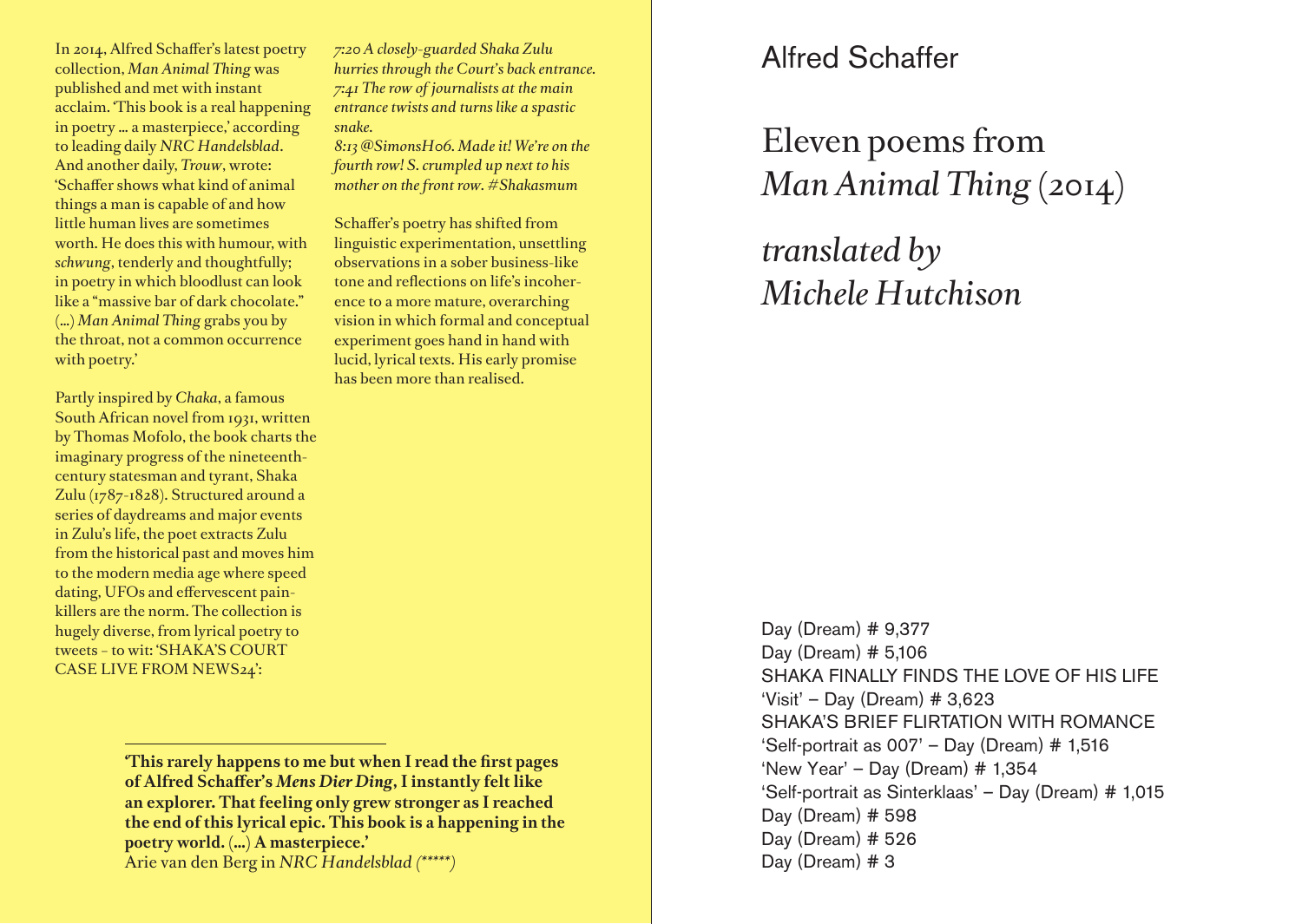I'd been home maybe an hour when I slipped out again. Not long before the sun would set I walked up the road to the woods behind the railway line and the football pitches, carrying my homemade spear. Its point a dreadful screech. They said a dog had got out some rare breed, jet black as a sermon, the froth that was on its jaws. Barking to stay ahead of the darkness I flitted after my shadow between the trees until a solid curtain was ripped away. Something was there, half-buried under a few leaves and sand. I raised my spear, took a step forwards and froze. As though I had suddenly forfeited the right to speak – my T-shirt stuck to my body the prism of my skin was like a flickering dream For a short time I emitted light and then I was put out.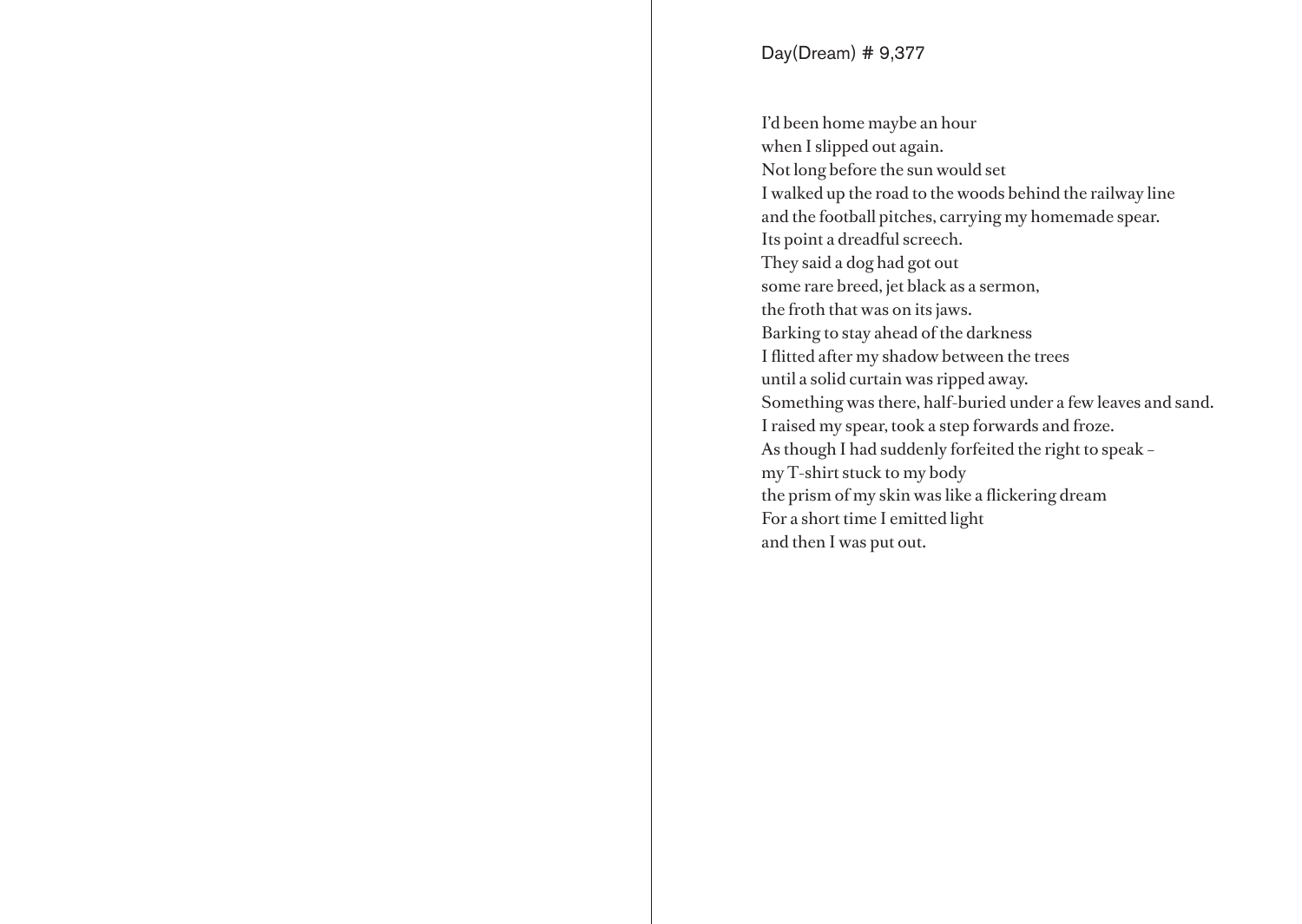#### Day(Dream) # 5,106

The classic shoot-out. And with so much competition too it's bizarre, it makes my balls tingle. I stand on one side and on the other side there's me too, only the leaked version with a cold. The albino smurf cut out of The Smurfs and somewhere else I forgot. Tension crackles like a fire in a paper factory. I take another really good look – how fat I've become, god almighty, I'm not solid. Like a dictator in formaldehyde. Between us a boundless expanse, a concrete polar region. Actually just a mixture of sand and grass no larger than the back garden I used to lie in. I see myself thinking but that's not my body that's not me, I would never grope around my jacket pocket for a mouth organ to play a foolish little tune on.

## SHAKA FINALLY FINDS THE LOVE OF HIS LIFE

in one of his mother's fashion magazines. Those eyes and that small chin, those cheekbones! Calls her N, how should he describe her? Like an evening stroll after a magical film Like a drive in a dilapidated Beetle between rocky mountains, he meanders along a glassy stream and suddenly the sun breaks through the sunlight breaks through the air, far below is the valley where he will spend the night. N! Like an abrupt taste that explodes in your mouth heavy rain at the height of summer. As addictive as a football game. His biographer complains of hackneyed imagery never mind as long as it works, Shaka thinks. Who crushes so guilelessly but cannot dance. Who keeps treading on his partner's toes. Has no idea how to offer a drink how to kiss with your whole mouth. As a young boy he was often teased about love. 'Fat Babette is shagging Shaka' and 'Shaka = Nerd' in giant letters on the side wall of the corner shop. Bitter, he ran home, hid himself away in his bedroom and didn't come out for days.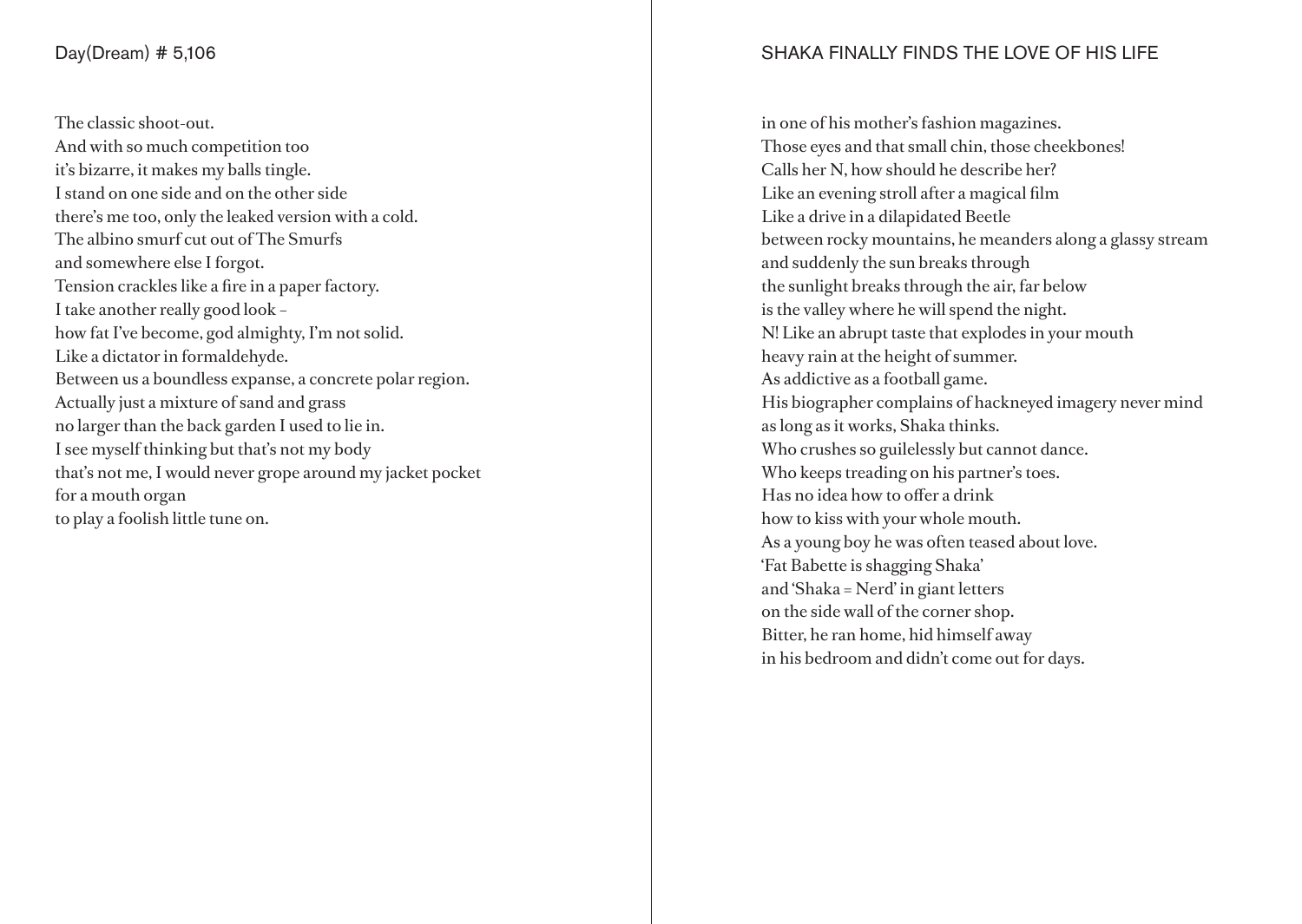He concentrates on sharpening the point of his spear and wonders whether N knows that he exists. Whether in her dreams he rescues her from the flames and whether she sprays a little perfume between her breasts while looking at his photo, leaves the dinner to burn disguises her imperfections with make-up while humming 'They can't take that away from me'. About four times a week and crazy with longing he heads towards the red-lit backstreets of the village. He stays there until he hasn't a cent left. Long after midnight he's still roaming the streets. Living from minute to minute on his way to more and still more life.

#### 'Visit' –  $Day(Dream)$  # 3,623

Sweat pours down my back I've suddenly lost my script. I stand there messing around with a map it seems like an eternity. Bare trees, tidy streets, shutters closed but all the houses are inhabited. At least that's what I heard. I leave the engine running just in case. My car is made of stainless steel but where I go I go in peace. No stopover this day with potholes in the road and mist, traffic jams, arid brush, nothing but sand and all of it without stars without light. As though I were wandering through my own brain as though I had drowned in a sea of mercury – perhaps I'm not reading the map right. It's freezing cold here. Reeling with lightness I tread on a dog, I think something hairy, it lies there motionless. If only someone would speak to me, someone who could understand me. I mean, it's already evening I think I should have gone left there at that playground only it's a dead end street.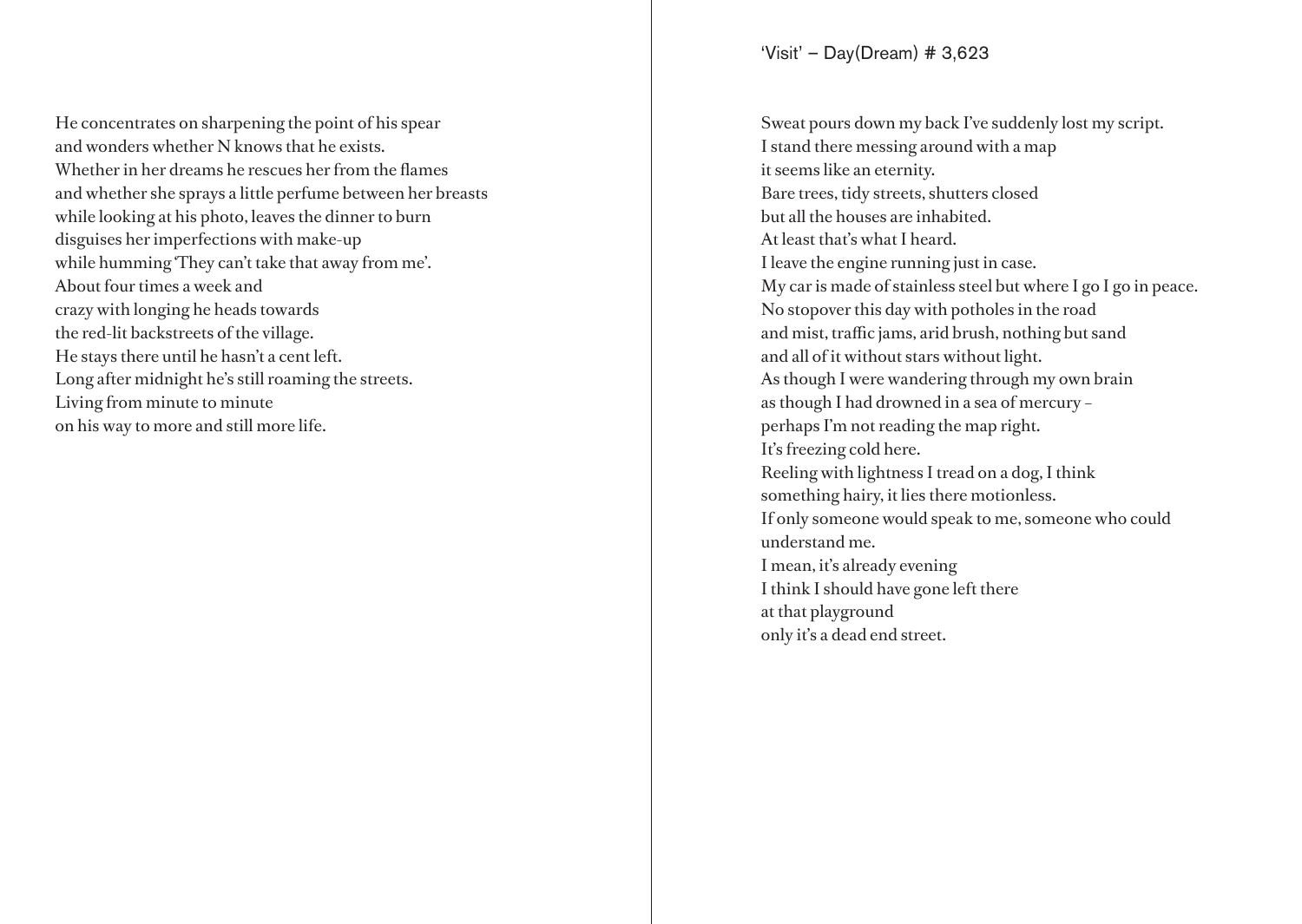#### SHAKA'S BRIFF FLIRTATION WITH ROMANCE

One day he appeared at her door like an apparition. It must have been his first and last attempt. Bunch of flowers in his hand, some roses and chrysanths clean smoke blowing out of the smoke machine behind him and the universe dangling on ropes consciously apolitical and shining. It had cost a pretty penny, some serious logistics and bloodshed, but his anticipatory pleasure set its sights on the spectacle in her bed. If anyone had tried to pull one over on him at that moment, he would have stood his ground. Knocked and then again and then again. After some discussion it turned out he was at the wrong house! Laughing in disbelief, locals slid down from the trees, windows were closed again even the ladies from the drum band made an about turn. He was led off silently a decrepit barge in an immense canal and people forgot about the whole business so that it would never happen again.

Something has gone wrong. I hang like shot game catching copious amounts of wind high above a city. Office glass everywhere, the blood slowly leaves my arms. Something burning in the distance, a pack of dogs bark angrily on the asphalt down below helicopters hover out of sight rattling like egg whips. Up to now, I'd always done my own stunts. I utter a few screams that aren't in the script that I fought evil with evil evil was like a cockroach. I always turned up when needed before wandering off triumphantly into the future during the closing scenes my deeds and misdeeds forgiven and forgotten – I never shot my mouth o I'd rather let go.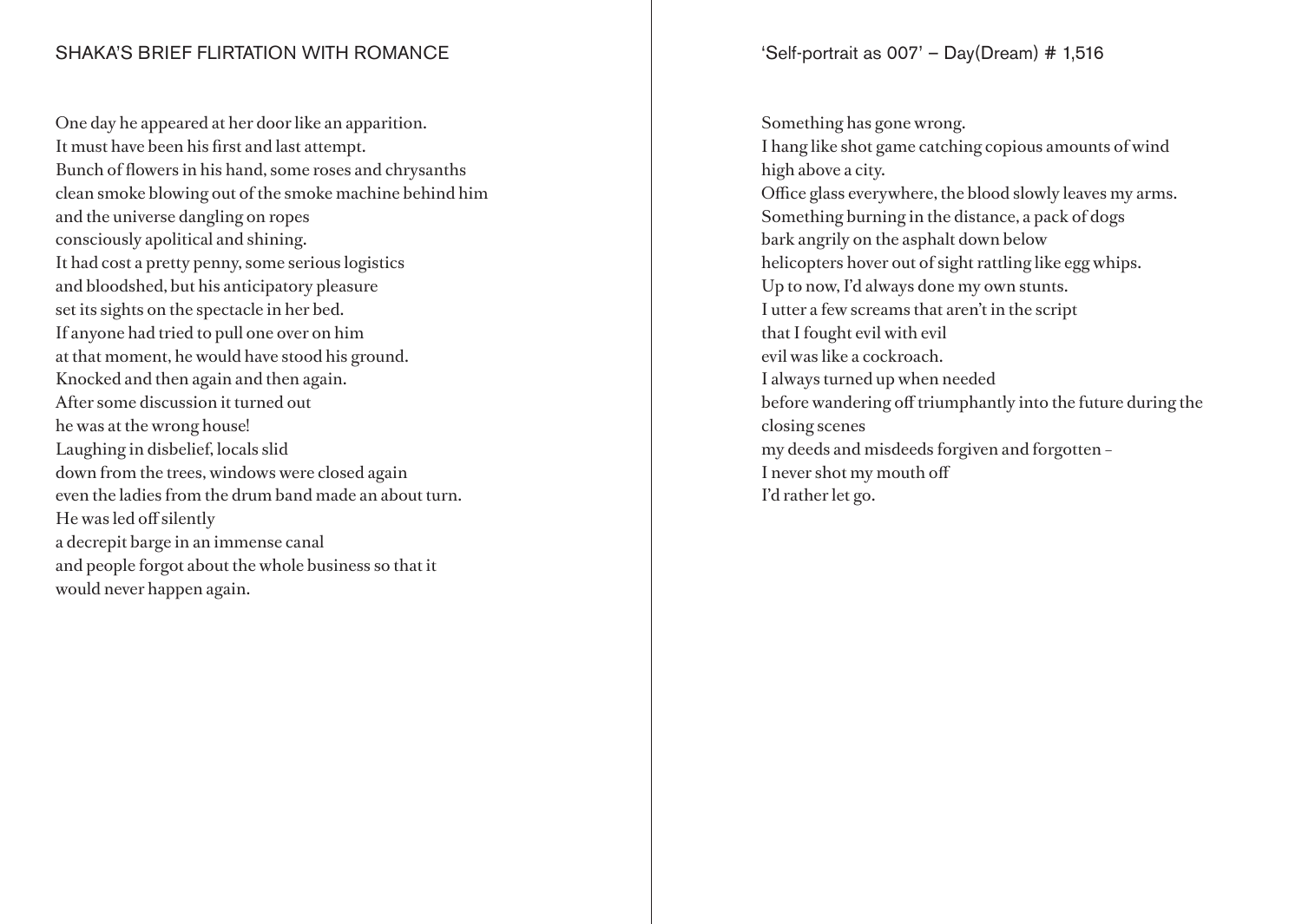'New Year' –  $Day(Dream)$  # 1,354

It had cooled down. On my minuscule balcony I didn't stand a chance against the hubbub so before going to sleep I cast down the anchor from the second floor, it was fixed to the outside wall by a heavy chain. It disappeared into the ground with a muffled splat. A gaggle of geese drifted around in the grass beneath my flat like a drunkard's prayer. I'd bet on them being geese – cackling white-grey splodges. Not long after midnight half awake and overcome by blindness I was drawn towards the window that was now open, just caught a glimpse of the village vanishing into the horizon. The chain the anchor had been fixed to swung wildly back and forth. I closed the window as quietly as I could not wanting to make a noise, and went back to bed.

Loud banging on the door. If it wasn't me I'd dive behind the curtains screaming. I came by train – my horse died the boat sank, I crawl onto the roofs, spent. If I do speak, I speak ten to the dozen if I hold my tongue I'm very old full of lies and deceit no longer afraid to shake God's hand. When it's my turn to go I pull on my ordinary clothes, buy a first class single slumber on the way like a guard step out on a windswept platform and shuffle incognito, the sunlight in my neck, along a sandy path, dead normal. How well I recognize everything here I'm already walking faster than just now until, as elated as a small child I break into a run.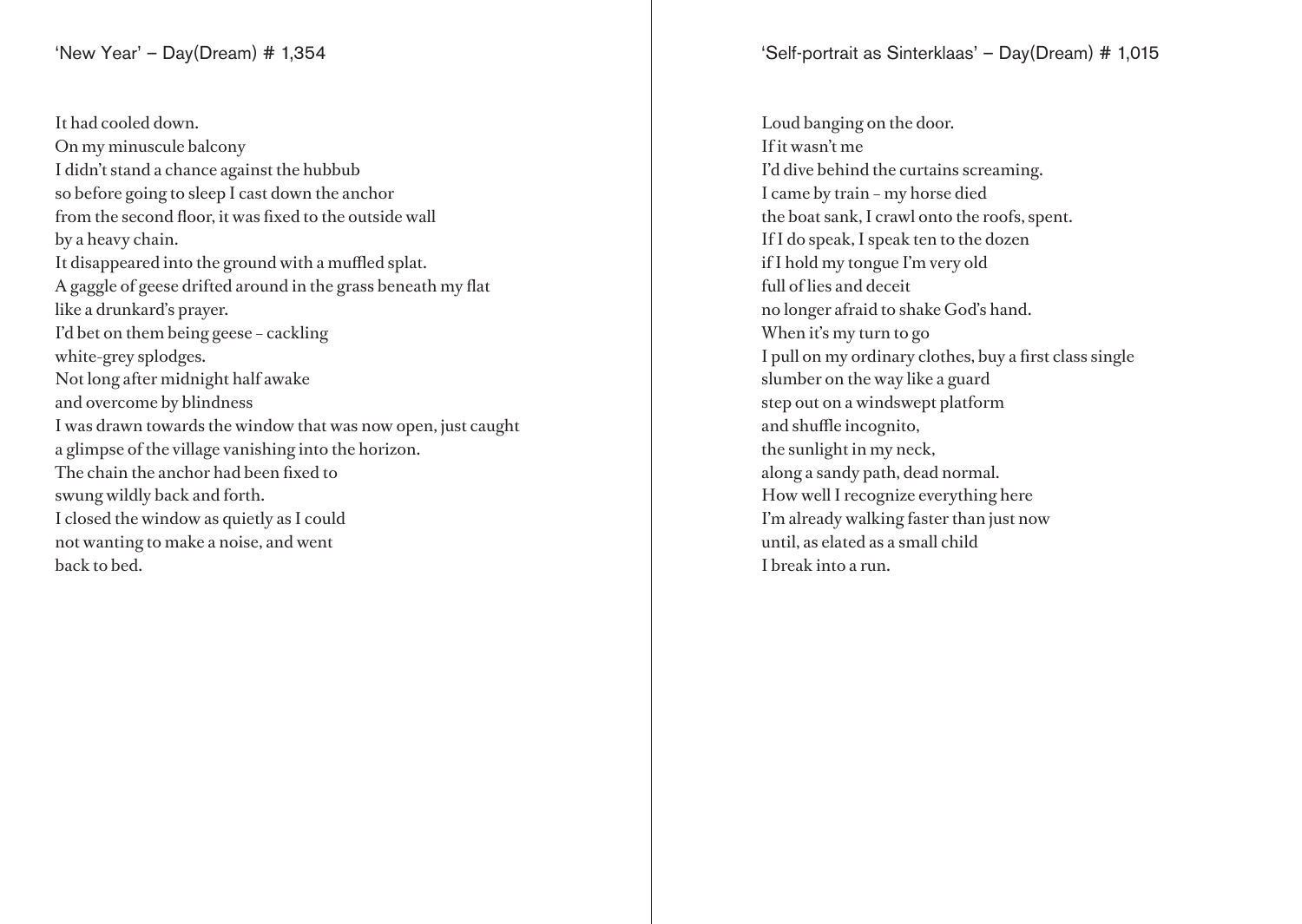#### Day(Dream) # 598

The mountain pass is notorious. On the left the tangles of the pine trees and on the right the planets and stars. Sometimes I was overtaken, sometimes I had to brake black-brown clouds charged along ahead of me as though I should hurry but I was in no hurry. I drove upwards like in a children's song. One sharp bend to go and then the highest point of the pass – a few seconds as light as a skeleton before everything goes tearing downhill. I accelerated a bit and held my breath ready when suddenly I was overcome by a deep sleep, as clammy as thick fog. All sound was silenced. I quickly threw her into second and forced, though I'd existed a moment ago, like a velvet drill in heavenly matter. Whether I was on my way home, or alone or accompanied – I've clean forgotten. Apart from that it was the depth of winter and then that road, that hateful road that just kept on climbing and climbing there is no end to it.

## Day(Dream) # 526

This bare space that I crossed with enough ammo for a week. I was hitched to a truck here as I roared the first lines of the national anthem. Only the first lines, for the melody. I learned to slaughter animals here the innards in a burlap sack and chucked onto the fire. Here the game was to beat death. Cycling, jumping ditches and this was where seven kids peed over me and I stayed prostrate until I could get up again here I ran through the garden on a summer's evening chasing her – whether she'd giggle, all that low light. If I don't watch out, I'll take one cautious step back and another step and step by step I step away from myself. Only once I'm far enough away and can no longer hear myself, I turn around and begin to run like mad. How quiet it is today. As quiet as a forest in winter. As quiet as a bird, high up in the sky. As quiet as a sleeping whale.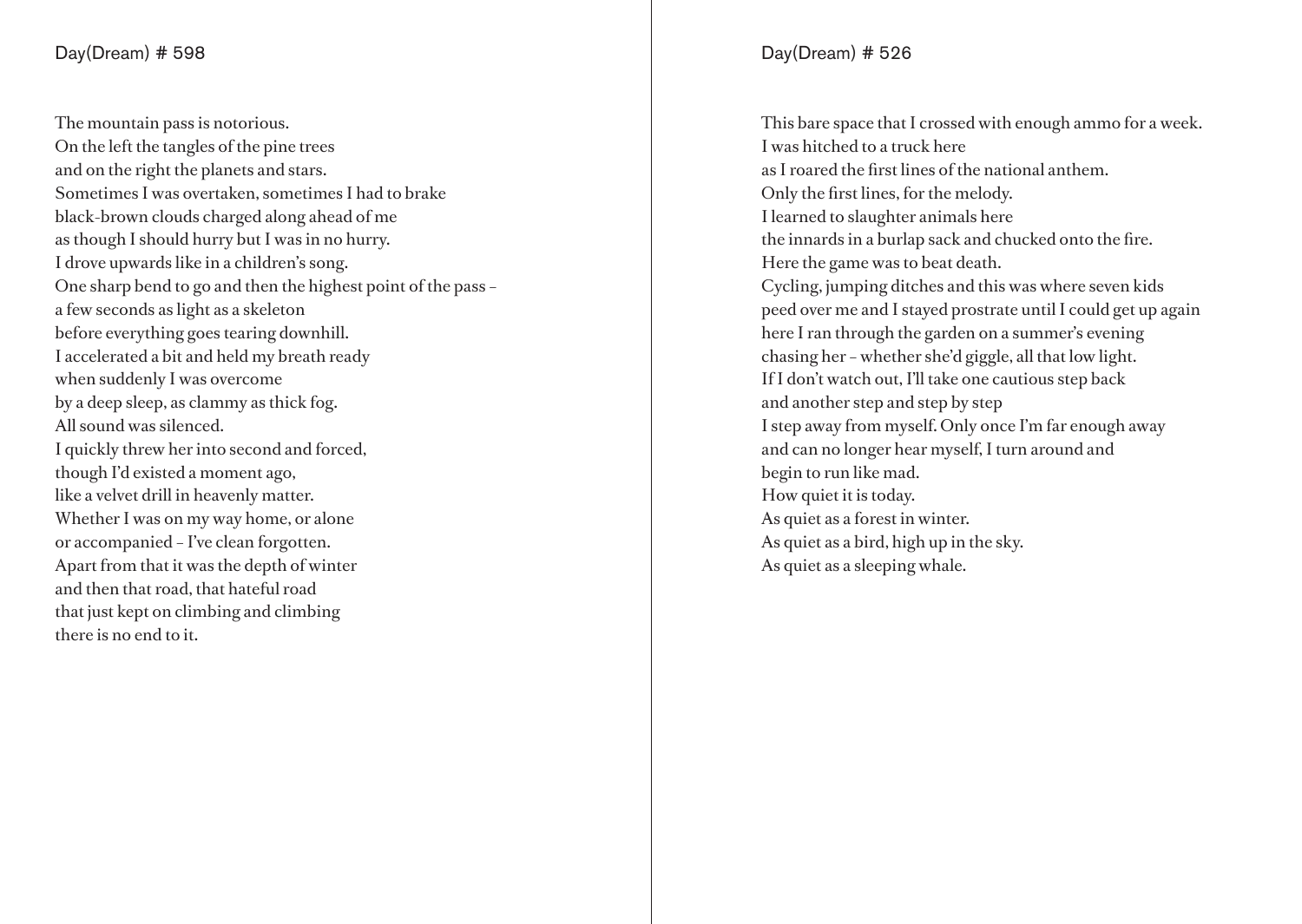#### Day(Dream) # 3

The nights are the worst. In the distance the last farms but nothing is recognizable anymore, not even my own voice. Nothing, nothing makes sense anymore – things suddenly seems dangerously close and recorded. The water in the ditches, the wind through the knee-high grass the porous earth and that horse over there I think it's a horse. I do up my laces to buy time. In my rucksack: water, food, dry clothes a handful of bullets my mobile still has a signal. I barely reflect, barely breathe. As though I were dead but I'm bursting with life. If I'm thirsty, I drink. If I'm tired, I sing a song my mother always used to sing to me. From above this might look like running away but everything is dark from above. A few kilometres at the most, I guess then the sun will come up gleaming, clear light all around.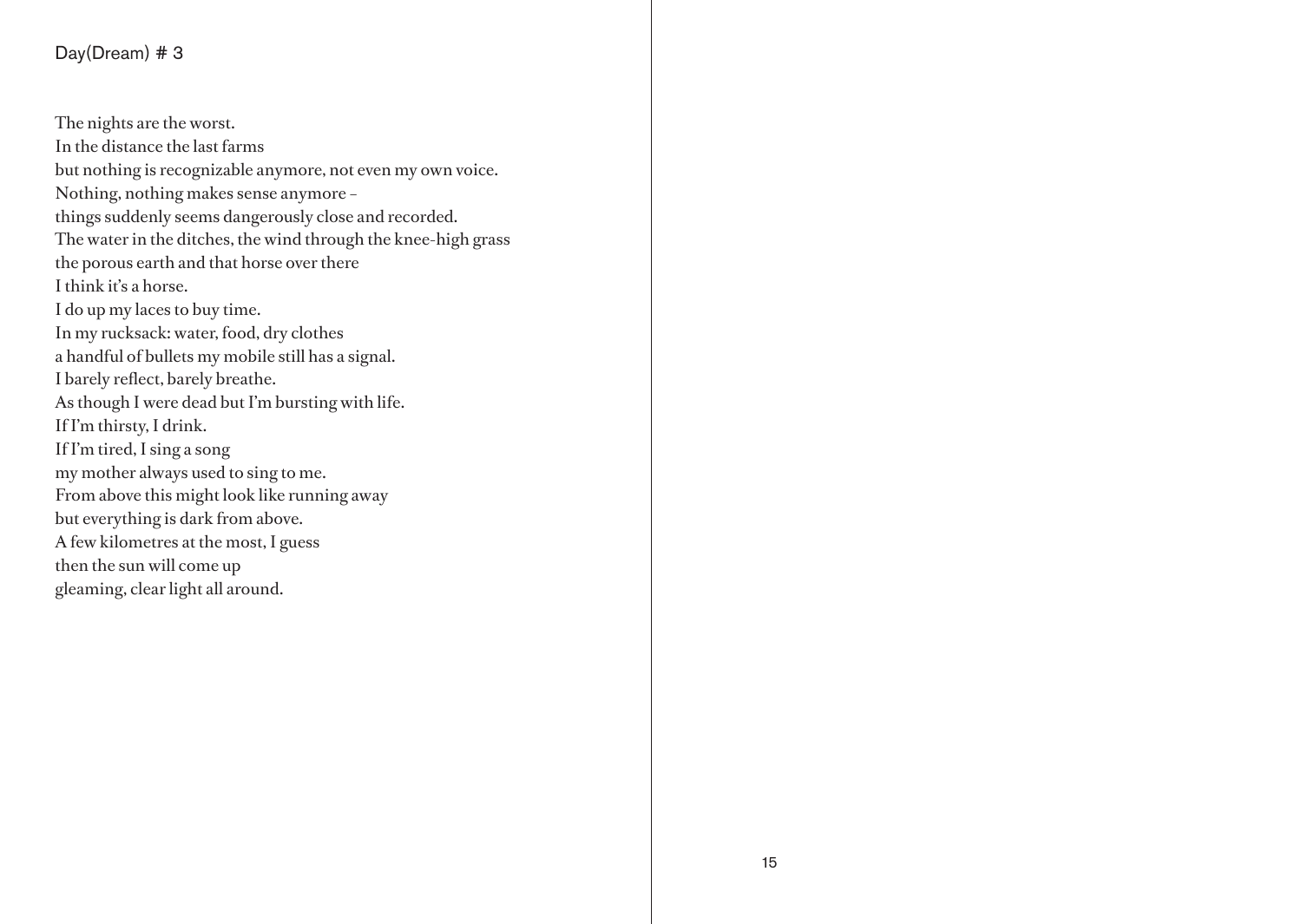'Alfred Schaffer is an intriguing case: a Dutch **poet and essayist who has made his home in South Africa. There would seem to be no idealist adherence involved in this decision, but no exile**  or any sense of fleeing a stagnant Europe either. **And yet, he doesn't come across as being adrift. Maybe the logic is entirely domestic. Maybe there is no logic.**

His poems reflect this to an extent. They move **with ease between several worlds. One is aware of focus because the poetry is rooted, clearly situated, invoking geographical and historical and political spaces, one is conscious of what is being looked at and described and sometimes transformed by the description - and yet it is deceptive. The artistry is never obtrusive, nor even obvious, but the poems are resonant and unbounded. They coherently straddle disparate and incongruous worlds, periods, settings, and move seamlessly between private and communal**  spaces. The effect is that one is drawn into the **powerful processes of poetry establishing its own reality.'** Breyten Breytenbach

This brochure is part of the Contemporary Dutch Poets-series, featuring a choice of today's most interesting poets from the Netherlands. The series is published by the Dutch Foundation for Literature. If you would like to receive more information or other brochures from this series, please contact:

Thomas Möhlmann t.moehlmann@letterenfonds.nl

Alfred Schaffer and over eighty other interesting Dutch poets are featured, with heaps of information and poems in English translation, at the Dutch Domain of: www.poetryinternationalweb.net

#### Rights

De Bezige Bij Van Miereveldstraat 1 NL – 1071 DW Amsterdam The Netherlands t +31 20 305 98 10  $f + 31$  20 305 98 24 info@debezigebij.nl www.debezigebij.nl

#### Schaffer Abroad

Alfred Schaffer's poems have been translated and published in anthologies and reviews in Afrikaans, English, French, German, Macedonian, Turkish, Indonesian and Swedish. In 2013 Protea Bookhouse published *Kom in, dit vries daar buite*: Schaffer's selected poems, translated into Afrikaans by Daniel Hugo.

ederlands letterenfonds dutch foundation for literature

1001 RB Amsterdam t +31 (0)20 520 73 00 f +31 (0)20 520 73 99 post@letterenfonds.nl www.letterenfonds.nl

Postbus /PO Box 16588

visiting address Nieuwe Prinsengracht 89 1018 VR Amsterdam